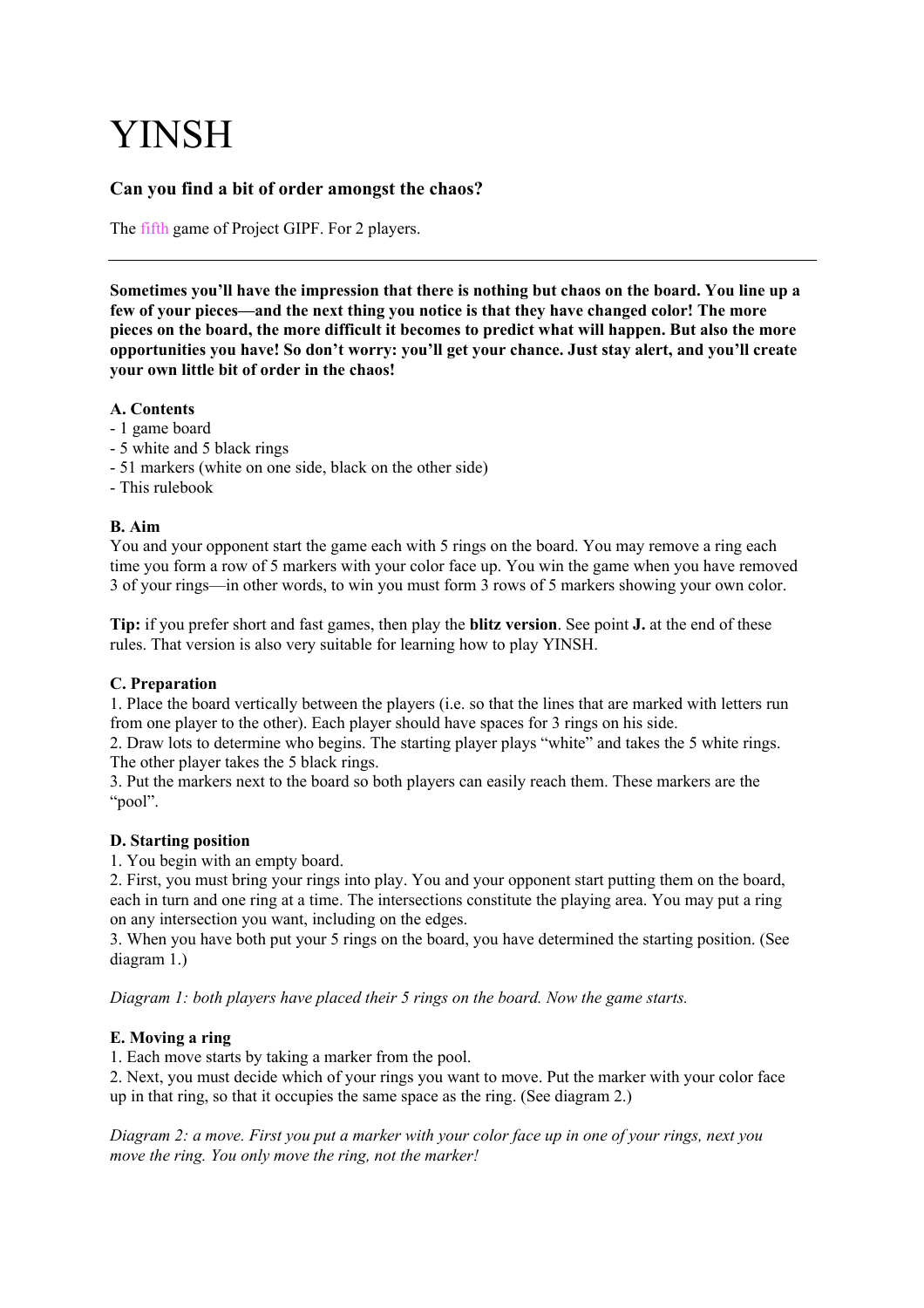3. Then you must move the ring in which you have put a marker according to the following rules:

- When moving the ring, you leave the marker on its spot. (See diagram 2.)

- A ring must always move in a straight line and always to a vacant space.

- A ring may move over one or more vacant spaces.

- A ring may jump over one or more markers, regardless of color, as long as they are lined up without interruption. In other words, if you jump over one or more markers, you must always put your ring in the first vacant space directly behind the markers you jumped over.

- A ring may first move over one or more vacant spaces and continue with a jump over one or more markers. But, as stated above, after jumping over one or more markers, it may not move over any more vacant spaces.

- A ring can only jump over markers, **not over rings**.

*Diagram 3: the indicated black ring may move to any of the marked spaces.*

#### **F. Flipping markers**

1. If you moved your ring over vacant spaces without jumping over any markers, your turn ends when you put the ring on its new spot

2. If you've jumped over one or more markers, **you must flip all those markers**. This applies to both your own and your opponent's markers. Thus, each white marker that is jumped becomes black and each black marker becomes white! (See diagram 4.)

**Note:** do not flip markers while moving the ring; first move the ring and then flip the markers. 3. Do not flip the marker that you've put in the ring before you moved; that marker has not been jumped.

4. Markers can only be flipped; they cannot be moved.

*Diagram 4: the same situation as in Diagram 3, but now after black's move. The black ring has jumped over 3 white and 2 black markers, so they have been flipped. They now show the opposite color.*

*(Note that the marker that was put in the ring has remained black!)*

#### **G. Forming a row / removing a ring**

1. By moving rings and flipping markers you must try to form a row of 5 markers that show your color. The 5 markers must be adjacent and in a straight line. Rings do not count.

**For the sake of clarity:** hereafter, a row of 5 markers that show the same color will simply be referred to as "**a row**".

2. If you form a row, you must take the 5 markers from the board and put them back in the pool.

3. After removing a row, you must also remove one of your rings. You must do so because you need a ring to indicate that you've formed (and removed) a row. Choose any of your rings and put it on one of the 3 spaces on your side of the board. (See diagram 5.)

*Diagram 5: Black has formed a row of 5 markers. First, he must put the 5 markers back in the pool. Next he must remove one of his rings and put it in one of the spaces on his side of the board as an indication that he has formed a row.*

4. If you form a row of more than 5 markers, you may choose which 5 markers you'll remove—as long as they form an uninterrupted row. (See diagram 6.)

5. It is possible to form 2 (or more) rows with only one move. If these rows don't intersect, you must remove both and also remove 2 rings. If they do intersect, you may choose which row you'll take. After having removed the row of your choice, the other row will not be complete anymore and thus the remaining pieces stay on the board. Now you remove only 1 ring. (See diagram 6.)

6. You may form a row for your opponent. In this case your opponent must remove the row and a ring before he makes his move. He may freely choose which of his rings he'll take.

7. If you form a row for yourself and a row for your opponent at the same time, then you deal with your own row as normal, and next your opponent must remove his row and a ring as described above.